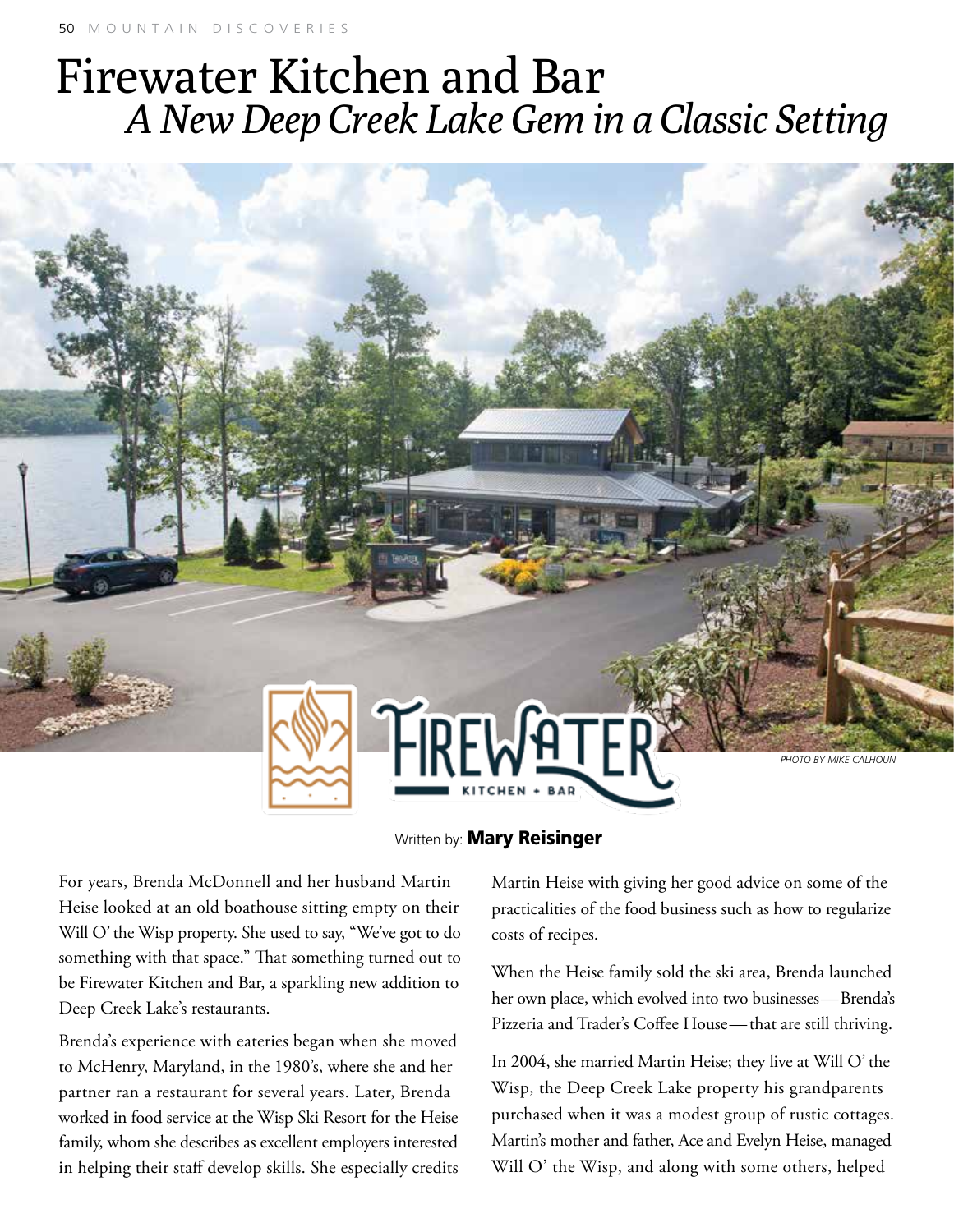develop winter tourism by starting the nearby ski area. As the lake became a year-round vacation spot, the Heise family transformed the original summer camp. They added a modern motel in the 1950s, a restaurant called the Four Seasons Dining Room in the 1960s, and premium condominiums in the 1970s.

When Martin decided to retire from the restaurant business in 2012, Brenda volunteered to take on the Four Seasons Room. She feels it is an enormous compliment that Martin trusted her to re-imagine a business that had been in his family for decades. By the next year, she had remodeled, expanded, and re-opened the restaurant, now called Ace's Run and Pub in honor of Martin's father.

Fast forward a few years, and that empty boathouse was calling to Brenda. Already owning and operating three restaurants didn't prevent her from contemplating adding another to the group. The first idea was a simple snack shop with a bar. However, the gorgeous setting with its water views seemed to demand a more ambitious plan, and the project grew into a restaurant and bar with ample outside and inside space.

Doug Storck of Deep Creek Design Studio and his wife Kelly put Brenda's ideas into tangible form. The old boathouse was razed, but both timber and stone were saved for reuse. A new building was designed to feature the property's expansive views of the lake at its widest point.

Construction began in the spring of 2020 on the new structure and the area around it. Driveways have been expanded and paved for easy access. Additional parking has been created near the new restaurant, and soon charging stations for electric vehicles will be added. Twenty additional docks have been installed for the convenience of boaters visiting Ace's Run or Firewater. Steps, walkways, and ramps have been put in place to connect the buildings, parking lots, docks, and beach. After a soft opening to test the systems, everything was complete and open for business by December 2020.

Firewater Kitchen and Bar, with its wood, glass, and gleaming surfaces, combines rusticity and elegance. Inside patrons can sit at a long, four-sided bar, or at tables positioned in front of windows. On the decks, outdoor



**Progression of Firewater Kitchen & Bar from clearing and leveling the property to final building.** *Photos courtesy Firewater Kitchen & Bar*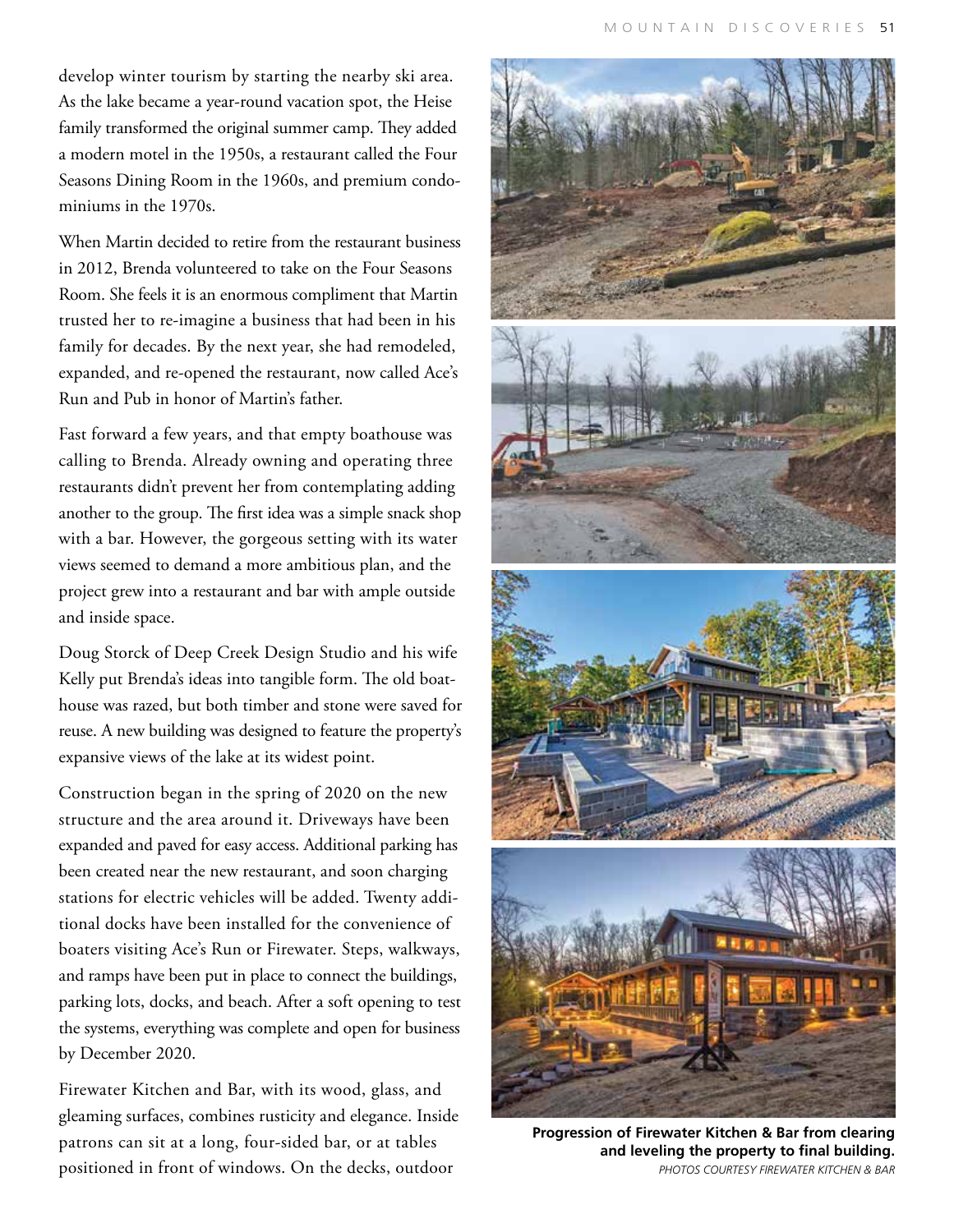

**Above: Guests enjoy the outdoor deck and 32-foot long glass-enclosed fire pit while overlooking expansive views of Deep Creek Lake.**

**Insets: Firewater branded square cornered ice cubes and one of the specialized cocktails.**

tables and comfortably-cushioned chairs provide flexible seating arrangements.

Every detail has been carefully thought out. Both inside and outside flooring is heated (no need to shovel snow!) and tall heaters outside keep patrons comfortable in cooler temperatures. Visitors are served outside in the summer, but even in winter,

some suitably-attired folks take their drinks and food outdoors to enjoy. When the weather is nice, the windows open canopy-style, giving indoor guests the feeling of being outside.

A covered "bandstand" provides space for musicians, and the occasional performances from favorite groups such as Queen City Funk and Soul are compatible with conversation. The bandstand area is popular for dining at other times. Flames flicker in a 32-foot-long glass-enclosed fire pit outside, and from a smaller one inside that produces water vapor rather than smoke.

During a discussion of possible names, Doug Storck considered the fire pit's flames and the lake lapping at





the shore a few yards away, and suggested Firewater. The double entendre of "firewater" as a casual term for alcohol was a bonus.

Firewater Kitchen and Bar features regional draft beers and in-house craft cocktails. Staff members elevate the bar's offerings by dehydrating and juicing fruit, and making the syrups used in the cocktails. Some glasses are enhanced with a smoked aroma. Distinctive square-cornered ice cubes, delivered by a company from Annapolis and branded on-site with the Firewater logo, are used in specialized cocktails.

Whenever possible, Brenda prefers to use local sources, and she purchases regularly from area farmers and the Garrett Growers consortium. The menu changes seasonally. The